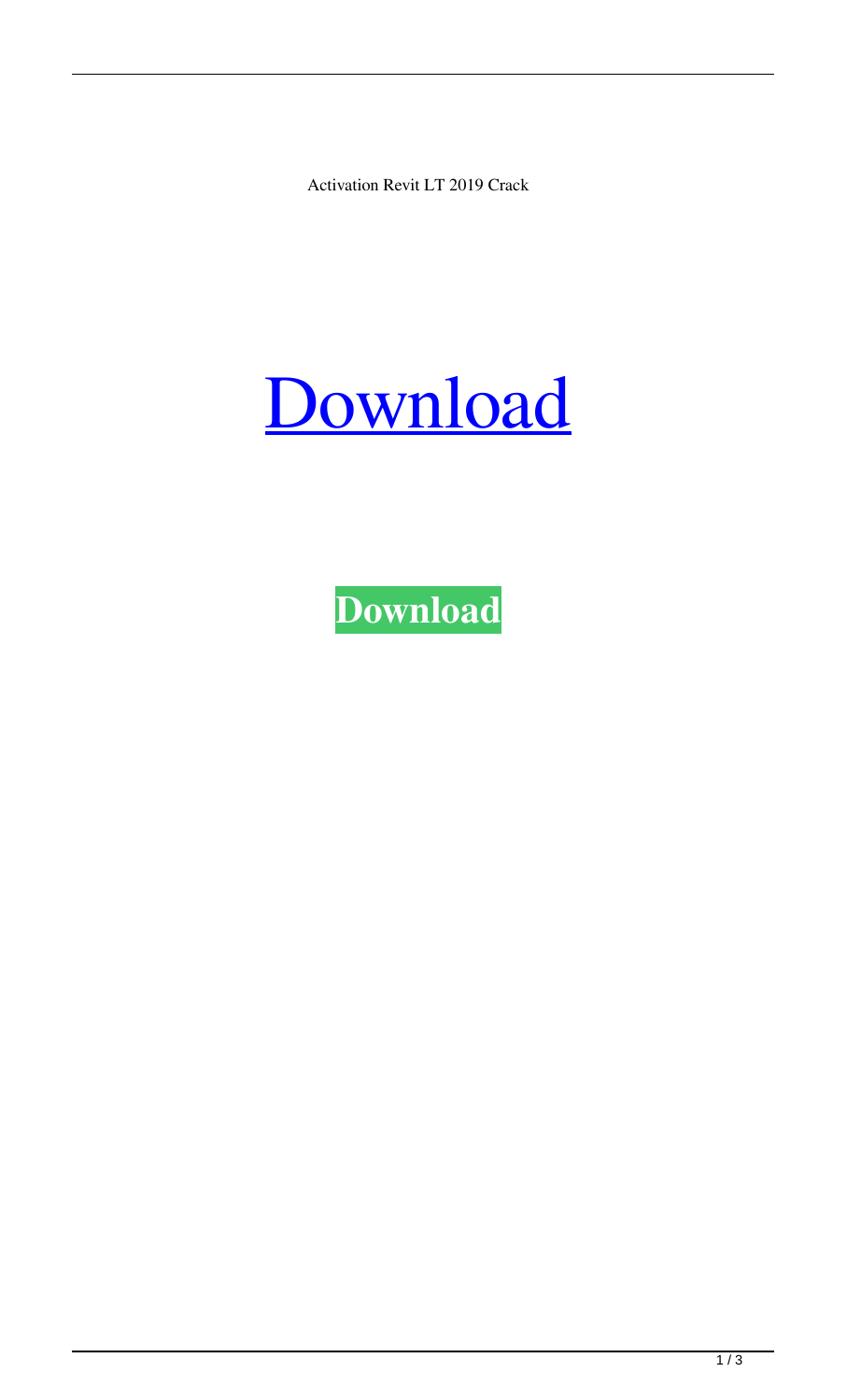Error: [Invalid serial number, the number you entered is incorrect.] When I activate the AutoCAD LT using the product key in the control panel, the activation process is successful. How can I fix this problem? I'm using Windows 10, and the product key is valid. I have the same problem. I used the product key provided by Autodesk. When I use this product key, the activation process is successful, but when I enter the serial number, it shows an error "Invalid Serial Number". I did not notice anything wrong with the product key. I was trying to fix this problem using my Autodesk account's product key and password, but it is no good. I have a Product Key (which I've already used) for my Product serial number. When I enter the serial number in the Product Registration screen, and press the 'Activate Now' button, I get an error message which says that the serial number has not been registered with Autodesk. I have also tried to enter the Product Key in the Product Registration screen to activate the serial number, and this has also failed with the same error message. I can't seem to get this problem resolved, and I'm starting to think that it may be a hardware or software problem with my PC. I've opened a case with support but haven't heard anything back from them. Do you have any idea how I can resolve this problem? I'm using Windows 10 Home 64-bit. When I enter the serial number in the Product Registration screen, and press the 'Activate Now' button, I get an error message which says that the serial number has not been registered with Autodesk.